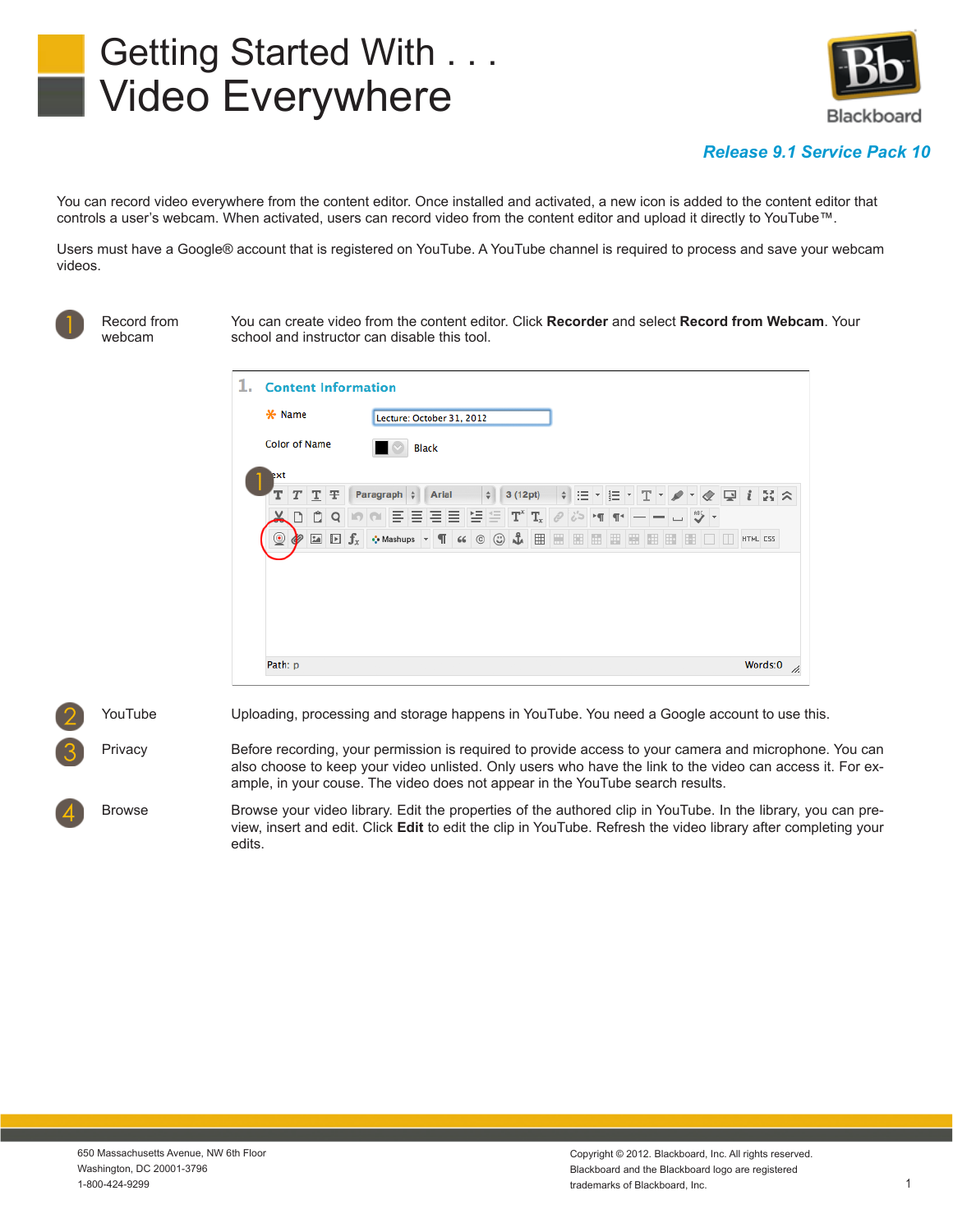# Getting Started With . . . Video Everywhere







Insert video Insert your recorded videos immediately after recording. Click **Play in Place** or Thumbnail. Previously uploaded videos in the video library can also be previewed and inserted.



Copyright © 2012. Blackboard, Inc. All rights reserved. Blackboard and the Blackboard logo are registered trademarks of Blackboard, Inc.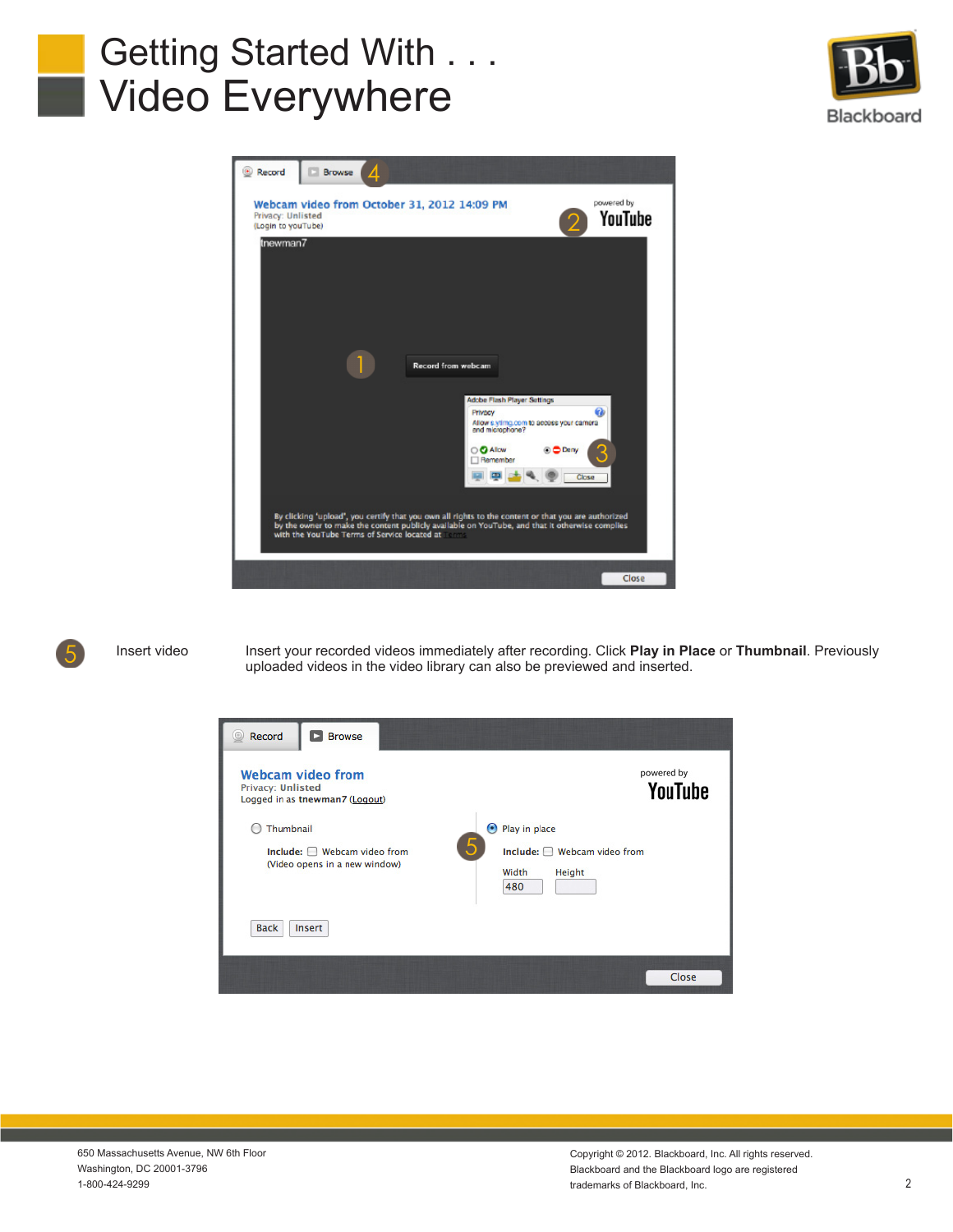



## **Internet Explorer Settings**

If you are using Internet Explorer, enable "Access data source across domain". From Internet Options, select Security. Click Custom Level. Navigate to Miscellaneous, and under Access data sources across domains, select Enable-on.

| <b>Internet Options</b>                                                                                                                                                                                                                                                                      | $\mathbf{x}$<br>Security Settings - Internet Zone                                                                                                                                                                                                                                                      |
|----------------------------------------------------------------------------------------------------------------------------------------------------------------------------------------------------------------------------------------------------------------------------------------------|--------------------------------------------------------------------------------------------------------------------------------------------------------------------------------------------------------------------------------------------------------------------------------------------------------|
| General Security<br>Privacy Content Connections<br>Select a zone to view or change security settings.<br>Local intranet Trusted sites<br>Restr<br>Internet<br>sib<br><b>Internet</b>                                                                                                         | Settings<br>Miscellaneous<br>Access data sources across domains<br><b><i>O</i></b> Disable<br>Admi<br>C Enable<br>Promot<br>Allow META REFRESH<br><b><i>O</i></b> Disable<br>ම Enable                                                                                                                  |
| This zone is for Internet websites.<br>except those listed in trusted and<br>restricted zones.<br>Security level for this zone<br>Alowed levels for this zone: Medium to High-<br><b>Medium-high</b><br>- Appropriate for most websites<br>- Promots before downloading potential<br>content | Allow scripting of Microsoft web browser control<br><sup>3</sup> Disable<br><b><i>C</i></b> Enable<br>Allow script-initiated windows without size or position constra<br><b>O</b> Disable<br><b>Enable</b><br>Allow webpages to use restricted protocols for active conten-<br><b>CONTRACTOR</b><br>m. |
| - Unsigned ActiveX controls will not be d<br>I Enable Protected Mode (requires restarting Int<br>Custom level<br>Reset all zones                                                                                                                                                             | *Takes effect after you restart Internet Explorer<br>Reset custom settings<br>Reset to:<br>Medium-high (default)<br>Reset<br>٠<br>Cancel<br>OK                                                                                                                                                         |